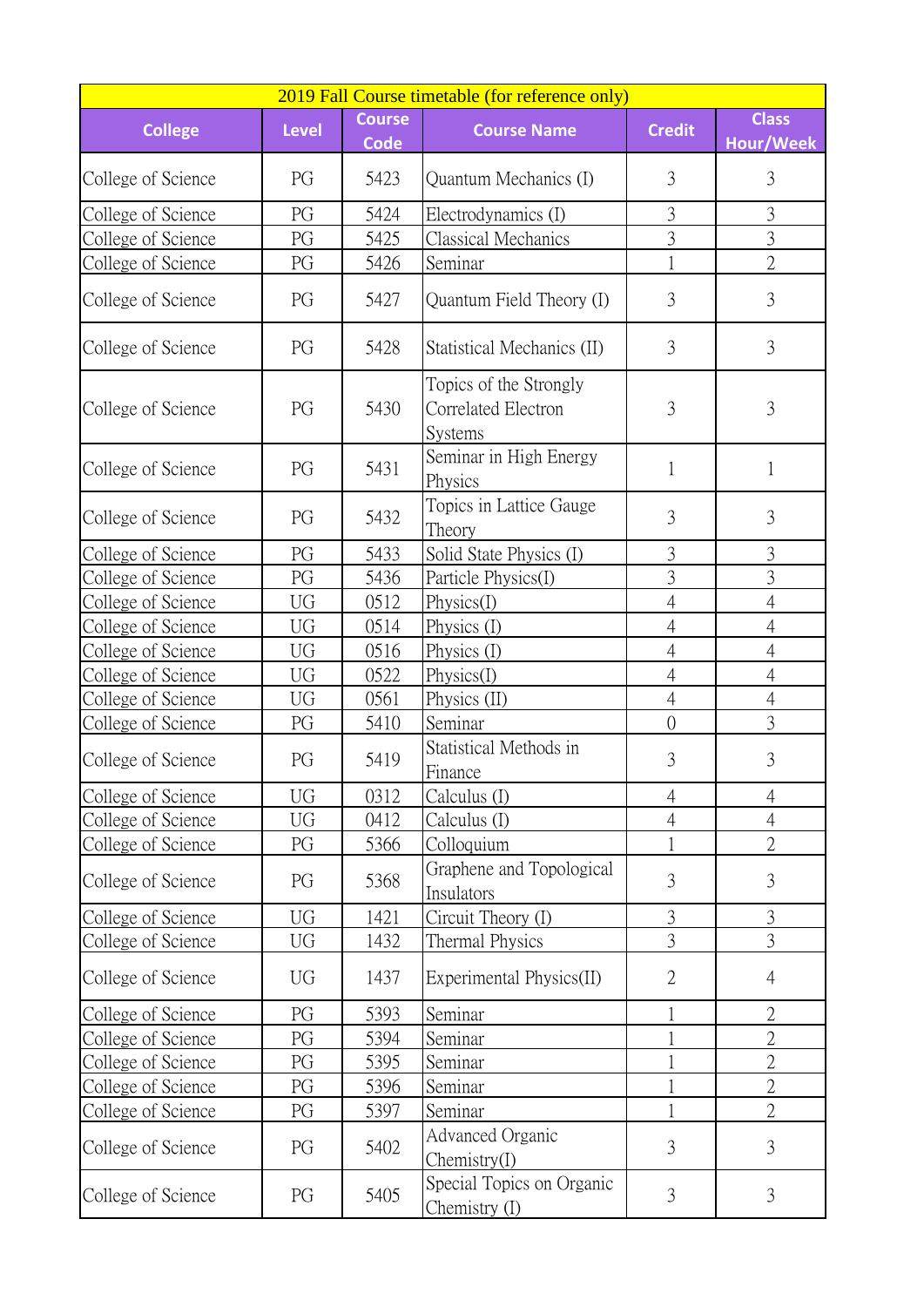|                       |              |                              | 2019 Fall Course timetable (for reference only)          |                |                                  |
|-----------------------|--------------|------------------------------|----------------------------------------------------------|----------------|----------------------------------|
| <b>College</b>        | <b>Level</b> | <b>Course</b><br><b>Code</b> | <b>Course Name</b>                                       | <b>Credit</b>  | <b>Class</b><br><b>Hour/Week</b> |
| College of Science    | PG           | 5407                         | Chromatography                                           | 3              | 3                                |
| College of Science    | UG           | 1468                         | Chemistry (I)                                            | $\overline{3}$ | 3                                |
| College of Science    | UG           | 1480                         | <b>Applied Mathematics</b>                               | 3              | $\overline{3}$                   |
| College of Science    | UG           | 1495                         | Seminar C(1)                                             |                | $\overline{2}$                   |
| College of Science    | UG           | 1496                         | Seminar A (I)                                            |                | $\overline{2}$                   |
| College of Science    | UG           | 1497                         | Seminar B (I)                                            |                | $\overline{2}$                   |
| College of Science    | PG           | 5437                         | <b>Quantum Chemistry</b>                                 | $\overline{3}$ | $\overline{3}$                   |
| College of Science    | PG           | 5439                         | Seminar                                                  |                | $\overline{2}$                   |
| College of Science    | PG           | 5441                         | Advances in Crystal<br>Science and Engineering           | 3              | 3                                |
| College of Science    | PG           | 5380                         | Topics in Discrete<br>Maths.(I)                          | $\overline{0}$ | $\overline{2}$                   |
| College of Photonics  | PG           | 5135                         | Geometrical Optics                                       | 3              | $\overline{3}$                   |
| College of Photonics  | PG           | 5138                         | Fuel Chemistry and<br>Technology                         | $\overline{3}$ | 3                                |
| College of Photonics  | PG           | 5155                         | Introduction to Photonics<br>Technologies                | $\overline{3}$ | 3                                |
| College of Photonics  | PG           | 5157                         | Academic Presentation in<br>English                      | $\overline{2}$ | $\overline{2}$                   |
| College of Photonics  | PG           | 5163                         | Seminar-Ph.D.                                            | 1              | 3                                |
| College of Photonics  | PG           | 5142                         | Low-dimensional<br>nanostructures for<br>Optoelectronics | 3              | 3                                |
| College of Photonics  | PG           | 5147                         | Biophotonics Technology                                  | 3              | 3                                |
| College of Photonics  | PG           | 5150                         | Nanophotonics &<br>Metamaterials                         | 3              | 3                                |
| College of Photonics  | PG           | 5152                         | Optical Microscopy                                       | $\overline{3}$ | $\mathfrak{Z}$                   |
| College of Management | PG           | 5499                         | Semiconductor<br>Manufacturing<br>Management             | 3              | 3                                |
| College of Management | PG           | 5503                         | Statistical Inference                                    | 3              | 3                                |
| College of Management | PG           | 5505                         | Network reliability                                      | $\overline{3}$ | $\overline{3}$                   |
| College of Management | PG           | 5509                         | The Theory and<br>Application of Scheduling              | 3              | 3                                |
| College of Management | PG           | 5510                         | Linear Programming                                       | 3              | 3                                |
| College of Management | PG           | 5512                         | Stochastic Processes                                     | $\overline{3}$ | $\overline{3}$                   |
| College of Management | UG           | 1546                         | Production and Operation<br>Management                   | 3              | 3                                |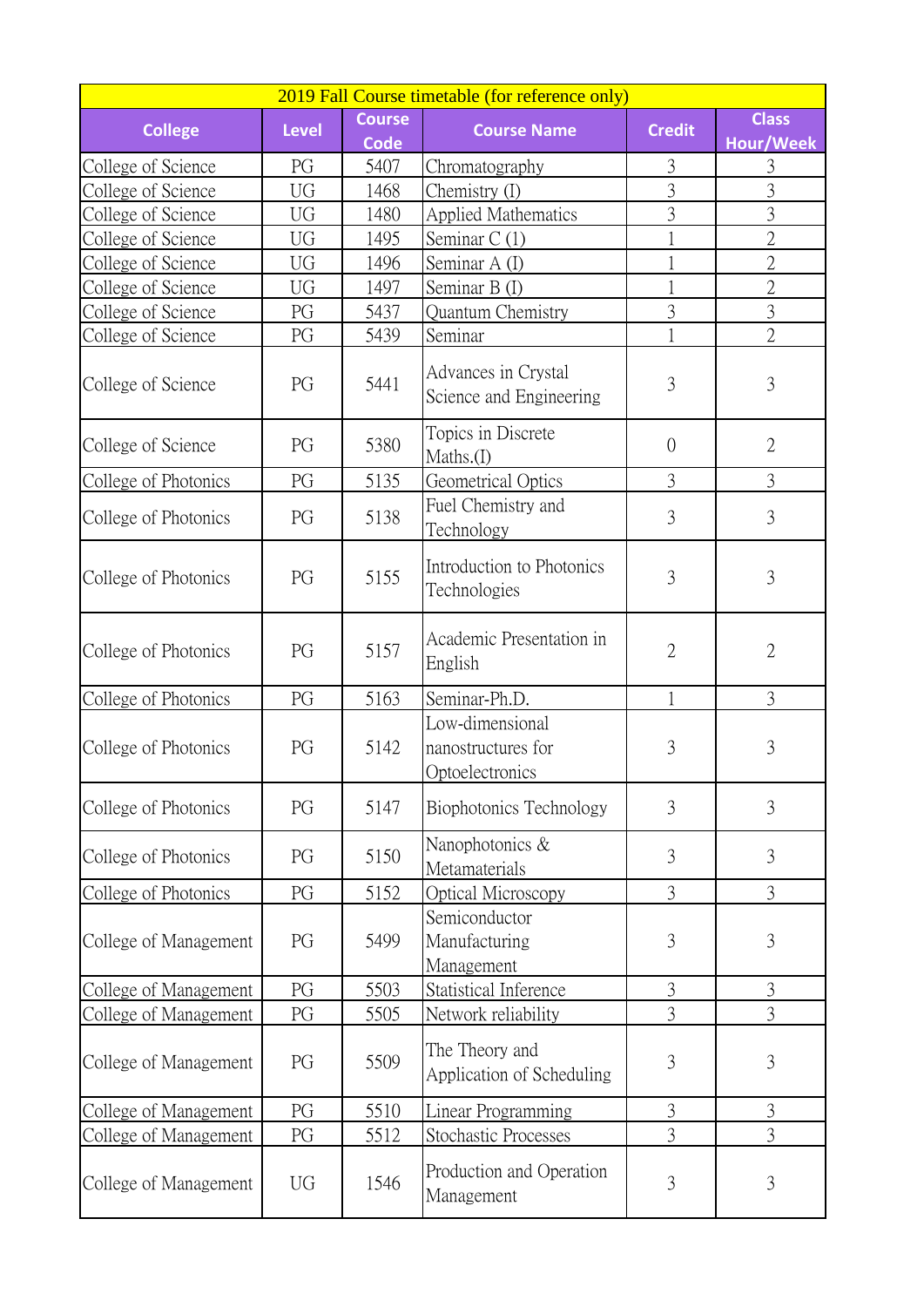| 2019 Fall Course timetable (for reference only) |              |                              |                                                                                         |                |                           |  |  |
|-------------------------------------------------|--------------|------------------------------|-----------------------------------------------------------------------------------------|----------------|---------------------------|--|--|
| <b>College</b>                                  | <b>Level</b> | <b>Course</b><br><b>Code</b> | <b>Course Name</b>                                                                      | <b>Credit</b>  | <b>Class</b><br>Hour/Week |  |  |
| College of Management                           | PG           | 5642                         | Data Science and Decision<br>Support                                                    | 3              | 3                         |  |  |
| College of Management                           | PG           | 5644                         | Introduction to Business<br>Management: Accounting                                      | $\overline{2}$ | $\overline{2}$            |  |  |
| College of Management                           | PG           | 5645                         | Introduction to Business<br>Management: Economics                                       | $\overline{2}$ | $\overline{2}$            |  |  |
| College of Management                           | PG           | 5646                         | Introduction to Business<br>Management: Statistics                                      | $\overline{2}$ | $\overline{2}$            |  |  |
| College of Management                           | PG           | 5647                         | Marketing Management                                                                    | 3              | 3                         |  |  |
| College of Management                           | PG           | 5648                         | <b>Information Management</b>                                                           | 3              | 3                         |  |  |
| College of Management                           | PG           | 5649                         | Globalization Seminar                                                                   |                |                           |  |  |
| College of Management                           | PG           | 5650                         | MBA Thesis                                                                              | $\overline{2}$ | $\overline{2}$            |  |  |
| College of Management                           | PG           | 5651                         | Entrepreneurship and<br>Global Business<br>Competition                                  | 3              | 3                         |  |  |
| College of Management                           | PG           | 5653                         | <b>Industry Competition</b><br>Analysis and Strategy                                    | 3              | 3                         |  |  |
| College of Management                           | PG           | 5530                         | Creativity and Innovation<br>Management                                                 | $\overline{3}$ | $\overline{3}$            |  |  |
| College of Management                           | PG           | 5538                         | Literature Analysis on<br>Technology Management                                         | 3              | 3                         |  |  |
| College of Management                           | PG           | 5539                         | Patent and Innovation<br>Strategy                                                       | 3              | 3                         |  |  |
| College of Management                           | PG           | 5540                         | Technology Innovation<br>Management-Theory and<br>Practice                              | 3              | 3                         |  |  |
| College of Management                           | PG           | 5541                         | <b>Emerging Technology</b><br>Innovation and Intellectual<br><b>Property Management</b> | 3              | 3                         |  |  |
| College of Management                           | PG           | 4038                         | Research Methods                                                                        | $\overline{3}$ | 3                         |  |  |
| College of Management                           | PG           | 5551                         | Financial Management                                                                    | $\mathfrak{Z}$ | $\mathfrak{Z}$            |  |  |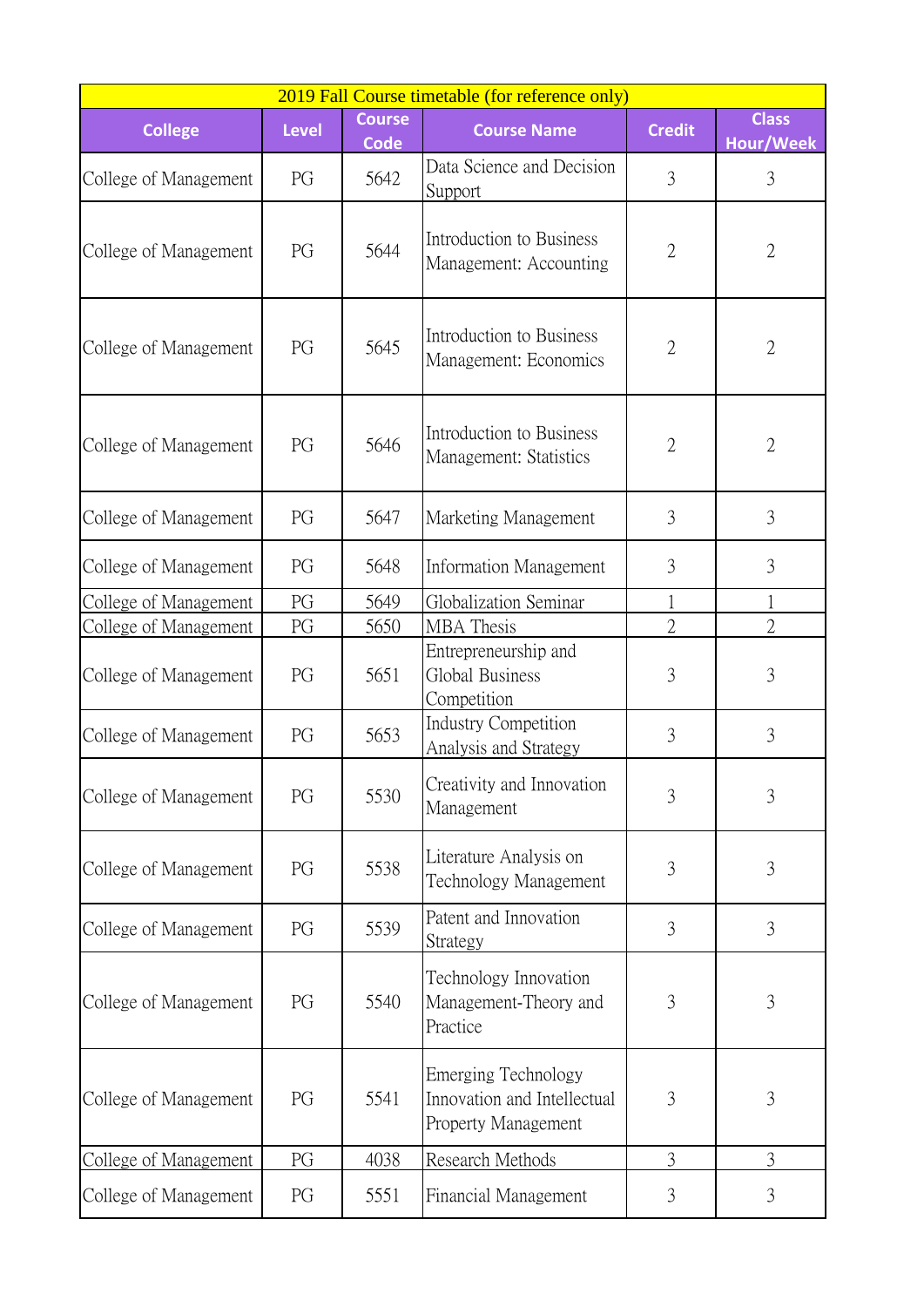| 2019 Fall Course timetable (for reference only) |              |                              |                                                          |                |                           |  |  |
|-------------------------------------------------|--------------|------------------------------|----------------------------------------------------------|----------------|---------------------------|--|--|
| <b>College</b>                                  | <b>Level</b> | <b>Course</b><br><b>Code</b> | <b>Course Name</b>                                       | <b>Credit</b>  | <b>Class</b><br>Hour/Week |  |  |
| College of Management                           | PG           | 5552                         | Marketing Management                                     | 3              | 3                         |  |  |
| College of Management                           | PG           | 5554                         | Human Resource<br>Management                             | 3              | 3                         |  |  |
| College of Management                           | PG           | 5561                         | Modern Marketing<br>Perspectives                         | $\overline{3}$ | $\mathfrak{Z}$            |  |  |
| College of Management                           | PG           | 5566                         | Network Strategies:<br>Method and Applications           | 3              | 3                         |  |  |
| College of Management                           | PG           | 5934                         | Customer-Driven<br>Entrepreneurship Strategy             | 3              | 3                         |  |  |
| College of Management                           | PG           | 5517                         | Doctoral Seminar (I)                                     | 1              | $\overline{2}$            |  |  |
| College of Management                           | PG           | 5518                         | Doctoral Seminar(II)                                     |                | $\overline{2}$            |  |  |
| College of Management                           | PG           | 5519                         | Digital Content and<br>Machine Learning                  | 3              | 3                         |  |  |
| College of Management                           | PG           | 5520                         | Data Communications and<br>Networking                    | $\overline{3}$ | 3                         |  |  |
| College of Management                           | PG           | 5523                         | <b>Advanced Management</b><br><b>Information Systems</b> | 3              | 3                         |  |  |
| College of Management                           | PG           | 4043                         | Seminar in finance for<br>doctoral students A            |                | $\overline{2}$            |  |  |
| College of Management                           | PG           | 4044                         | Seminar in finance for<br>doctoral students B            | $\theta$       | 2                         |  |  |
| College of Management                           | PG           | 5575                         | <b>Financial Time Series</b><br>Analysis                 | 3              | 3                         |  |  |
| College of Management                           | PG           | 5579                         | Intermediate Accounting                                  | 3              | 3                         |  |  |
| College of Management                           | PG           | 5487                         | Heuristics                                               | 3              | 3                         |  |  |
| College of Management                           | PG           | 5488                         | Intelligent Transportation<br><b>Systems</b>             | 3              | 3                         |  |  |
| College of Management                           | PG           | 5493                         | Research Seminar                                         |                | $\overline{2}$            |  |  |
| College of Management                           | PG           | 5498                         | Transportation<br>Econometrics                           | 3              | 3                         |  |  |
| College of Management                           | PG           | 5469                         | Integrated Marketing<br>Communications                   | 3              | 3                         |  |  |
| College of Management                           | PG           | 5470                         | Retailing                                                | 3              | 3                         |  |  |
| College of Management                           | PG           | 5473                         | <b>Operation Management</b>                              | 3              | 3                         |  |  |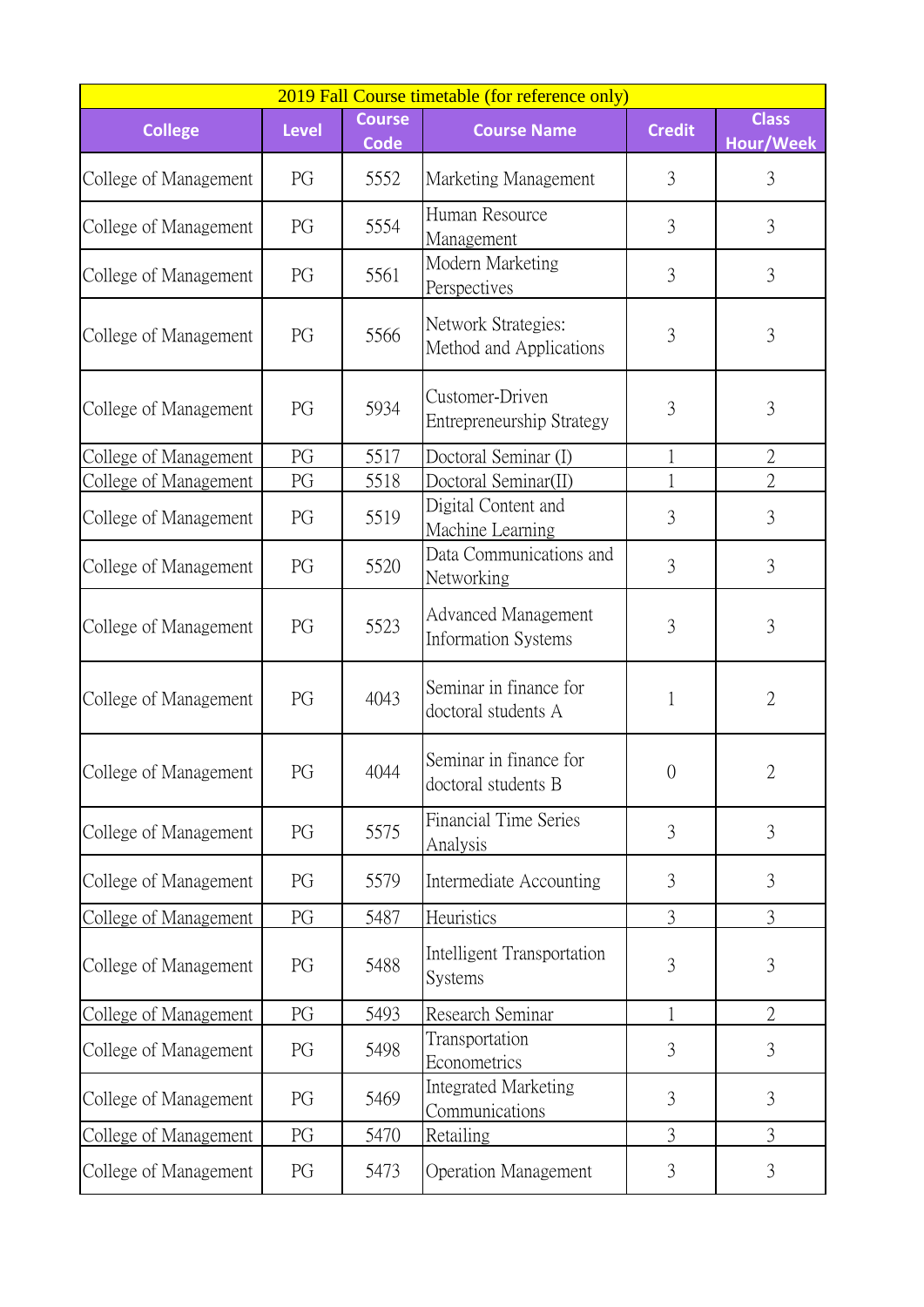|                                                   | 2019 Fall Course timetable (for reference only) |                              |                                                                          |                |                           |  |  |  |
|---------------------------------------------------|-------------------------------------------------|------------------------------|--------------------------------------------------------------------------|----------------|---------------------------|--|--|--|
| <b>College</b>                                    | <b>Level</b>                                    | <b>Course</b><br><b>Code</b> | <b>Course Name</b>                                                       | <b>Credit</b>  | <b>Class</b><br>Hour/Week |  |  |  |
| College of Management                             | PG                                              | 5474                         | Intermediate Accounting<br>(II)                                          | 3              | 3                         |  |  |  |
| School of Law                                     | PG                                              | 5171                         | International Commercial<br><b>Arbitration: Case Studies</b>             | 3              | 3                         |  |  |  |
| School of Law                                     | PG                                              | 5173                         | U.S. Pharmaceutical Law                                                  | $\overline{2}$ | $\overline{2}$            |  |  |  |
| School of Law                                     | PG                                              | 5195                         | International Economic<br>Law                                            | $\overline{3}$ | 3                         |  |  |  |
| School of Law                                     | PG                                              | 5212                         | Seminar on Transitional<br>Justice and International<br>Human Rights Law | $\overline{2}$ | $\overline{2}$            |  |  |  |
| College of Hakka<br><b>Studies</b>                | PG                                              | 5900                         | Social Media and<br>Communication Research                               | 3              | 3                         |  |  |  |
| College of Hakka<br><b>Studies</b>                | UG                                              | 1757                         | Interaction Design                                                       | 3              | 3                         |  |  |  |
| College of Hakka<br><b>Studies</b>                | <b>UG</b>                                       | 1766                         | Media Management and<br>Entrepreneurship                                 | 3              | 3                         |  |  |  |
| College of Hakka<br><b>Studies</b>                | UG                                              | 1767                         | Information and<br>Communication<br>Technology: Selection and<br>Use     | 3              | 3                         |  |  |  |
| College of Electrical and<br>Computer Engineering | PG                                              | 5113                         | Introduction to Ultrasound<br>and its Applications                       | $\overline{3}$ | $\overline{3}$            |  |  |  |
| College of Electrical and<br>Computer Engineering | PG                                              | 5115                         | Biomedical Micro Analysis<br><b>Systems</b>                              | 3              | 3                         |  |  |  |
| College of Electrical and<br>Computer Engineering | PG                                              | 5117                         | Modern Bioelectricity                                                    | $\mathfrak{Z}$ | 3                         |  |  |  |
| College of Electrical and<br>Computer Engineering | PG                                              | 5087                         | Electronic Circuits for<br>Display                                       | 3              | $\mathfrak{Z}$            |  |  |  |
| College of Electrical and<br>Computer Engineering | PG                                              | 5100                         | The Optical Properties of<br>Materials                                   | $\overline{3}$ | 3                         |  |  |  |
| College of Electrical and<br>Computer Engineering | PG                                              | 5101                         | Geometrical Optics                                                       | $\mathfrak{Z}$ | $\mathfrak{Z}$            |  |  |  |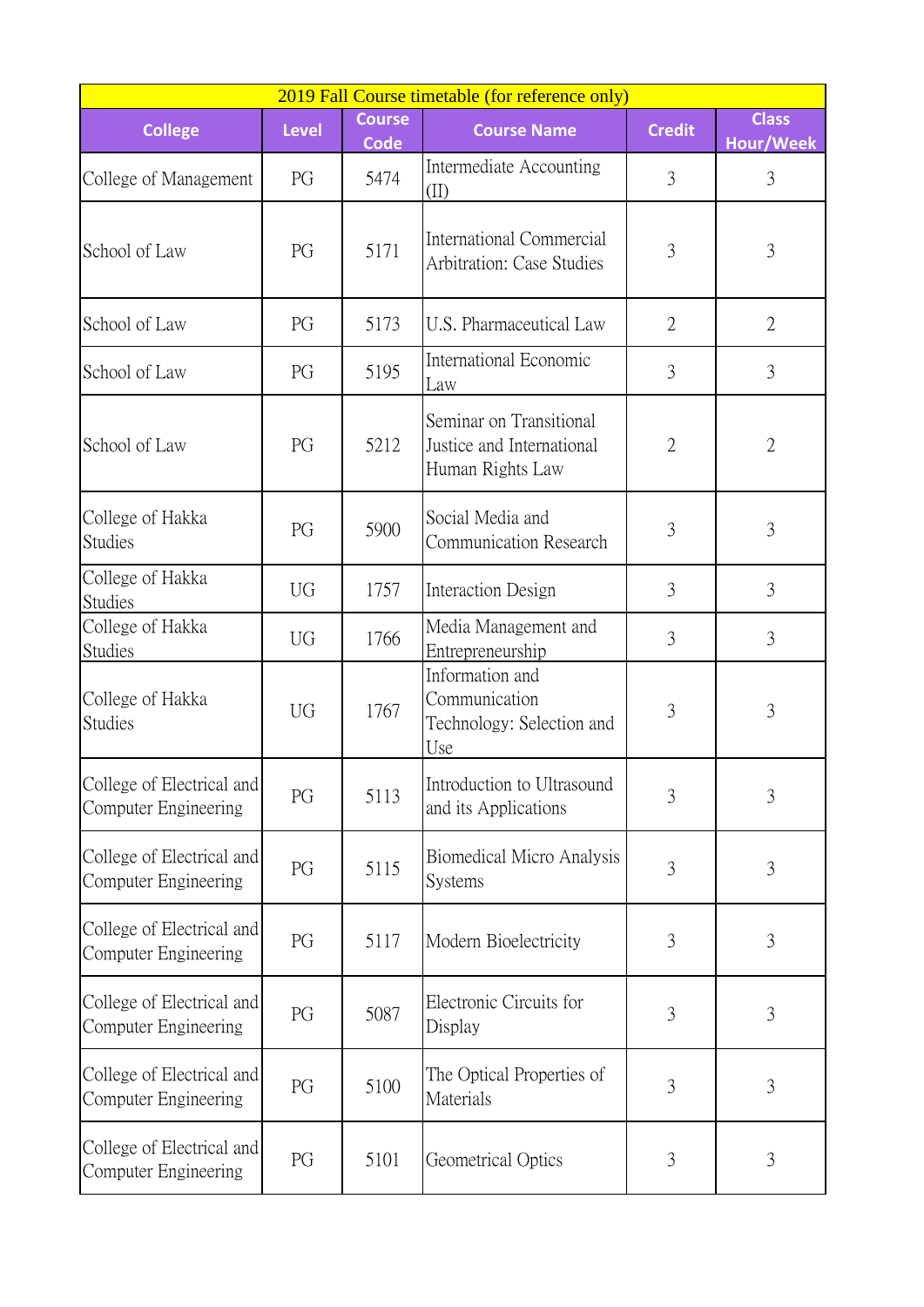| 2019 Fall Course timetable (for reference only)   |              |                              |                                          |                |                           |  |  |
|---------------------------------------------------|--------------|------------------------------|------------------------------------------|----------------|---------------------------|--|--|
| <b>College</b>                                    | <b>Level</b> | <b>Course</b><br><b>Code</b> | <b>Course Name</b>                       | <b>Credit</b>  | <b>Class</b><br>Hour/Week |  |  |
| College of Electrical and<br>Computer Engineering | PG           | 5165                         | Intelligent Computational<br>Algorithms  | 3              | 3                         |  |  |
| College of Electrical and<br>Computer Engineering | UG           | 1120                         | Signals and Systems                      | 3              | 3                         |  |  |
| College of Electrical and<br>Computer Engineering | UG           | 1121                         | The Optical Properties of<br>Materials   | 3              | 3                         |  |  |
| College of Electrical and<br>Computer Engineering | PG           | 4001                         | Seminar                                  | $\overline{0}$ | $\overline{2}$            |  |  |
| College of Electrical and<br>Computer Engineering | PG           | 4002                         | Independent Study                        | 1              | 3                         |  |  |
| College of Electrical and<br>Computer Engineering | UG           | 1010                         | Probability and Statistics               | 3              | 3                         |  |  |
| College of Electrical and<br>Computer Engineering | UG           | 1011                         | Electronics (I)                          | 3              | 3                         |  |  |
| College of Electrical and<br>Computer Engineering | UG           | 1019                         | Data Structures                          | 3              | 3                         |  |  |
| College of Electrical and<br>Computer Engineering | UG           | 1024                         | Principles of<br>Communication Systems   | 3              | 3                         |  |  |
| College of Electrical and<br>Computer Engineering | UG           | 1777                         | Differential Equations                   | $\overline{4}$ | $\overline{4}$            |  |  |
| College of Electrical and<br>Computer Engineering | PG           | 5008                         | Microwave Circuits                       | 3              | 3                         |  |  |
| College of Electrical and<br>Computer Engineering | PG           | 5012                         | Computer Architecture                    | 3              | 3                         |  |  |
| College of Electrical and<br>Computer Engineering | PG           | 5016                         | Semiconductor Physics and<br>Devices (I) | 3              | 3                         |  |  |
| College of Electrical and<br>Computer Engineering | PG           | 5023                         | Nanometer Scale Electronic<br>Devices    | 3              | 3                         |  |  |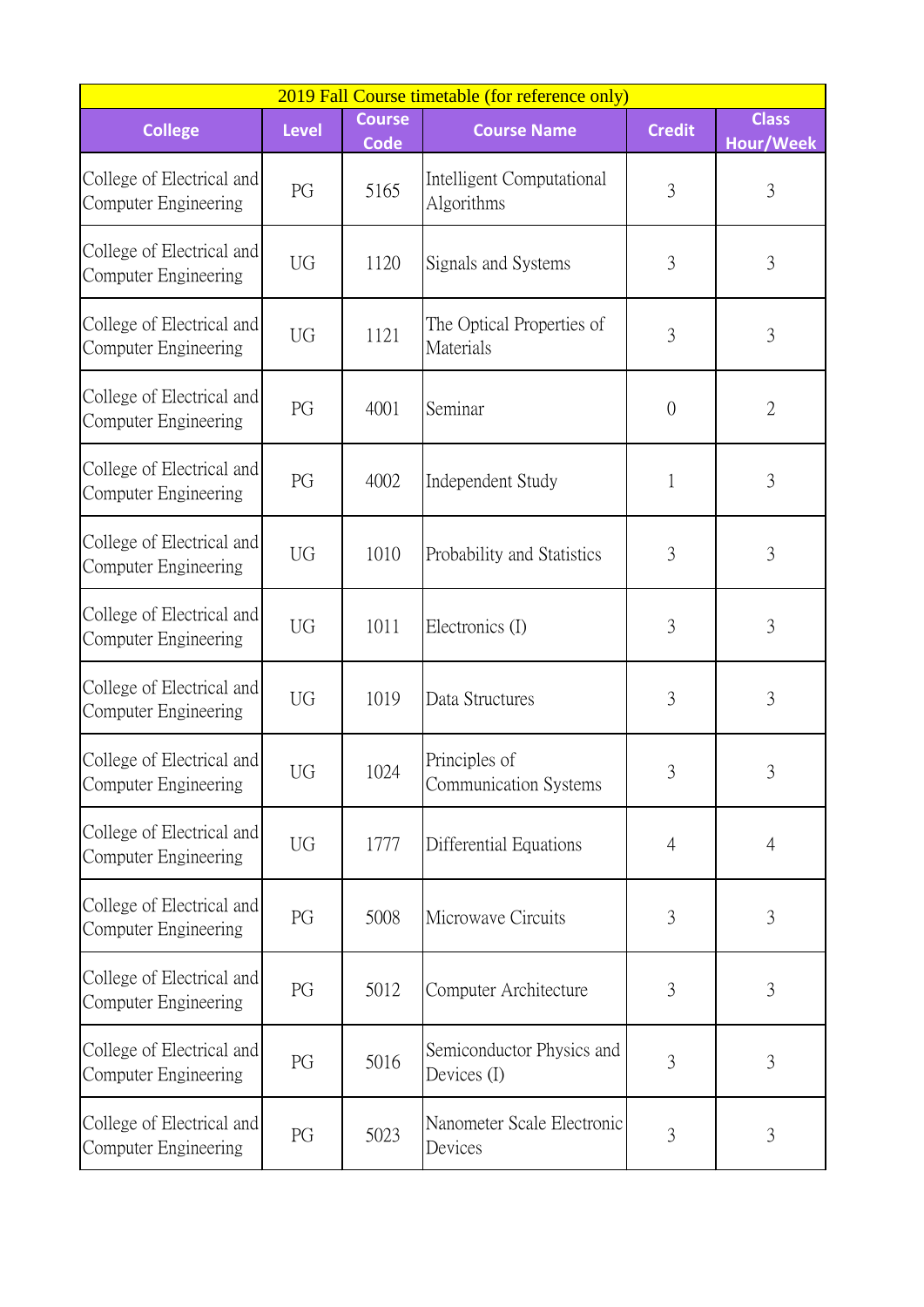| 2019 Fall Course timetable (for reference only)   |              |                              |                                                           |               |                                  |  |  |
|---------------------------------------------------|--------------|------------------------------|-----------------------------------------------------------|---------------|----------------------------------|--|--|
| <b>College</b>                                    | <b>Level</b> | <b>Course</b><br><b>Code</b> | <b>Course Name</b>                                        | <b>Credit</b> | <b>Class</b><br><b>Hour/Week</b> |  |  |
| College of Electrical and<br>Computer Engineering | PG           | 5024                         | Intelligent Fog Computing<br>Systems and Designs          | 3             | 3                                |  |  |
| College of Electrical and<br>Computer Engineering | PG           | 5029                         | Solar Cell: Physics and<br>Technology                     | 3             | 3                                |  |  |
| College of Electrical and<br>Computer Engineering | PG           | 5031                         | Image Processing                                          | 3             | 3                                |  |  |
| College of Electrical and<br>Computer Engineering | PG           | 5062                         | <b>Stochastic Processes</b>                               | 3             | 3                                |  |  |
| College of Electrical and<br>Computer Engineering | PG           | 5065                         | Adaptive Signal Processing                                | 3             | 3                                |  |  |
| College of Electrical and<br>Computer Engineering | PG           | 5071                         | Semiconductor Device<br>Physics                           | 3             | 3                                |  |  |
| College of Electrical and<br>Computer Engineering | PG           | 5080                         | Model-based<br>Communication IC Design                    | 3             | 3                                |  |  |
| College of Electrical and<br>Computer Engineering | PG           | 5081                         | Deep Learning                                             | 3             | 3                                |  |  |
| College of Electrical and<br>Computer Engineering | PG           | 5042                         | Mobile Robots                                             | 3             |                                  |  |  |
| College of Electrical and<br>Computer Engineering | PG           | 5084                         | Theory and Modeling of<br>Semiconductor<br>Nanostructures | 3             | 3                                |  |  |
| College of Electrical and<br>Computer Engineering | UG           | 1043                         | Logic Design                                              | 3             | $\mathfrak{Z}$                   |  |  |
| College of Electrical and<br>Computer Engineering | UG           | 1044                         | Introduction to Computers<br>and Programming              | 3             | $\mathfrak{Z}$                   |  |  |
| College of Electrical and<br>Computer Engineering | UG           | 1065                         | Signals and Systems                                       | 3             | 3                                |  |  |
| College of Electrical and<br>Computer Engineering | <b>UG</b>    | 1086                         | Introduction to<br>Communication Systems                  | 3             | $\overline{4}$                   |  |  |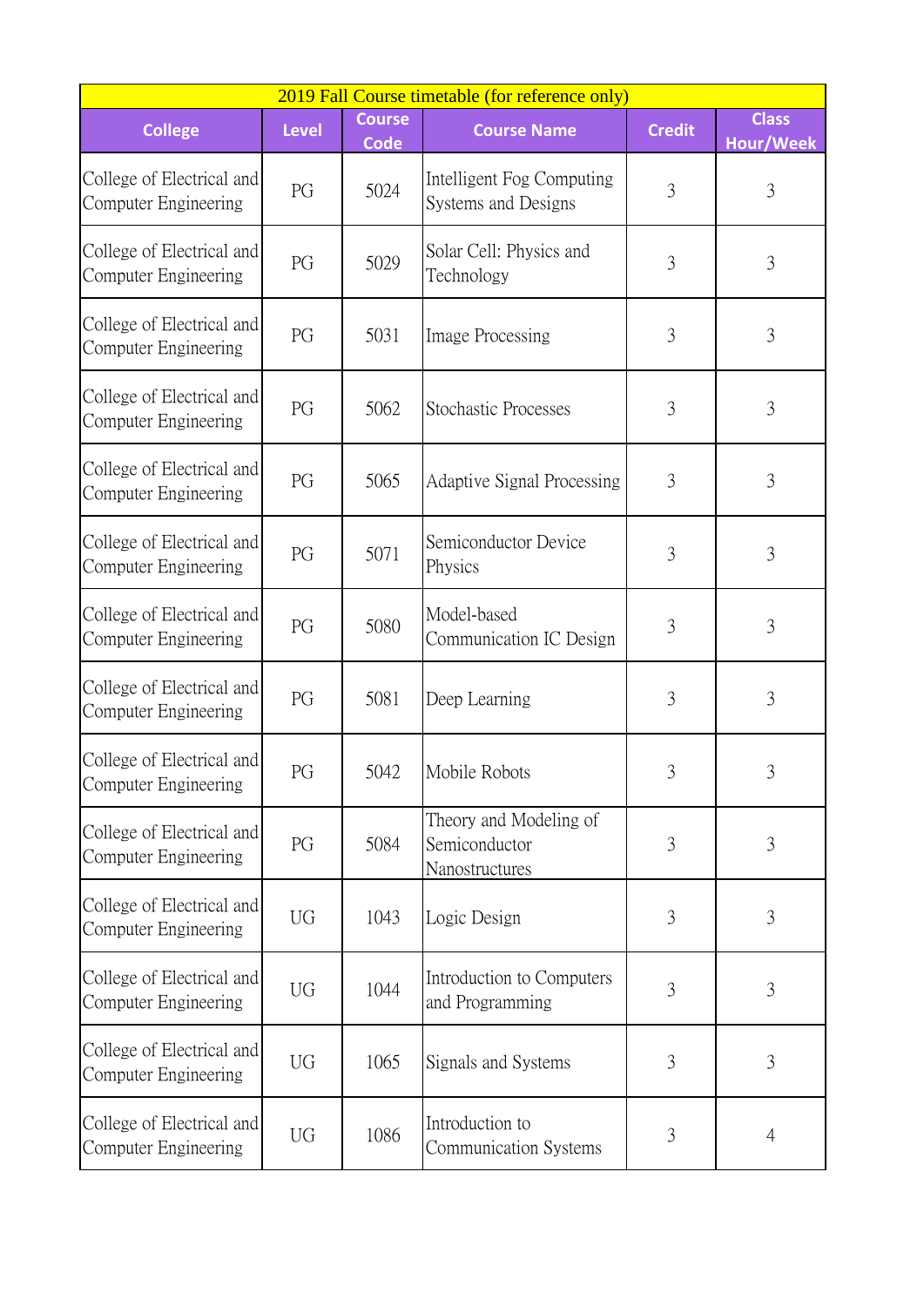| 2019 Fall Course timetable (for reference only)   |              |                              |                                                                           |                |                           |  |  |
|---------------------------------------------------|--------------|------------------------------|---------------------------------------------------------------------------|----------------|---------------------------|--|--|
| <b>College</b>                                    | <b>Level</b> | <b>Course</b><br><b>Code</b> | <b>Course Name</b>                                                        | <b>Credit</b>  | <b>Class</b><br>Hour/Week |  |  |
| College of Electrical and<br>Computer Engineering | <b>UG</b>    | 1098                         | Biomedical Engineering<br>Laboratory                                      | $\overline{3}$ | $\mathfrak{Z}$            |  |  |
| College of Electrical and<br>Computer Engineering | UG           | 1143                         | Circuit Theory                                                            | 3              | $\overline{4}$            |  |  |
| College of Electrical and<br>Computer Engineering | UG           | 1147                         | Electromagnetics (II)                                                     | 3              | 3                         |  |  |
| College of Electrical and<br>Computer Engineering | PG           | 5001                         | Seminar                                                                   | $\overline{0}$ | 3                         |  |  |
| College of Electrical and<br>Computer Engineering | UG           | 1002                         | Electronics Lab. (I)                                                      | $\overline{2}$ | $\overline{4}$            |  |  |
| College of Electrical and<br>Computer Engineering | <b>UG</b>    | 1775                         | Differential Equations                                                    | 3              | 3                         |  |  |
| College of Electrical and<br>Computer Engineering | UG           | 1778                         | Differential Equation                                                     | 3              | 3                         |  |  |
| College of Engineering                            | PG           | 5290                         | Time Frequency Analysis<br>and its Application to S<br>ediment Monitoring | 3              | 3                         |  |  |
| College of Engineering                            | PG           | 5292                         | Signal Process and Spectral<br>Analysis                                   | 3              | 3                         |  |  |
| College of Engineering                            | PG           | 5295                         | Mechanics of Fiber-<br>Reinforced Polymer<br>Composite Materials          | $\overline{3}$ | 3                         |  |  |
| College of Engineering                            | PG           | 5297                         | Elasticity                                                                | 3              | $\mathfrak{Z}$            |  |  |
| College of Engineering                            | PG           | 5299                         | Design of Prestressed<br>Concrete Structures                              | 3              | 3                         |  |  |
| College of Engineering                            | PG           | 5302                         | Advanced Mechanics of<br>Materials                                        | 3              | 3                         |  |  |
| College of Engineering                            | UG           | 1359                         | Mechanics of Materials                                                    | 3              | 3                         |  |  |
| College of Engineering                            | UG           | 1361                         | Hydrology                                                                 | $\mathfrak{Z}$ | $\mathfrak{Z}$            |  |  |
| College of Engineering                            | PG           | 5315                         | Vacuum Technology and<br><b>Applications</b>                              | $\overline{3}$ | 3                         |  |  |
| College of Engineering                            | PG           | 5317                         | Applied Electrochemistry                                                  | 3              | 3                         |  |  |
| College of Engineering                            | PG           | 5322                         | Thermodymanics of Solid                                                   | 3              | 3                         |  |  |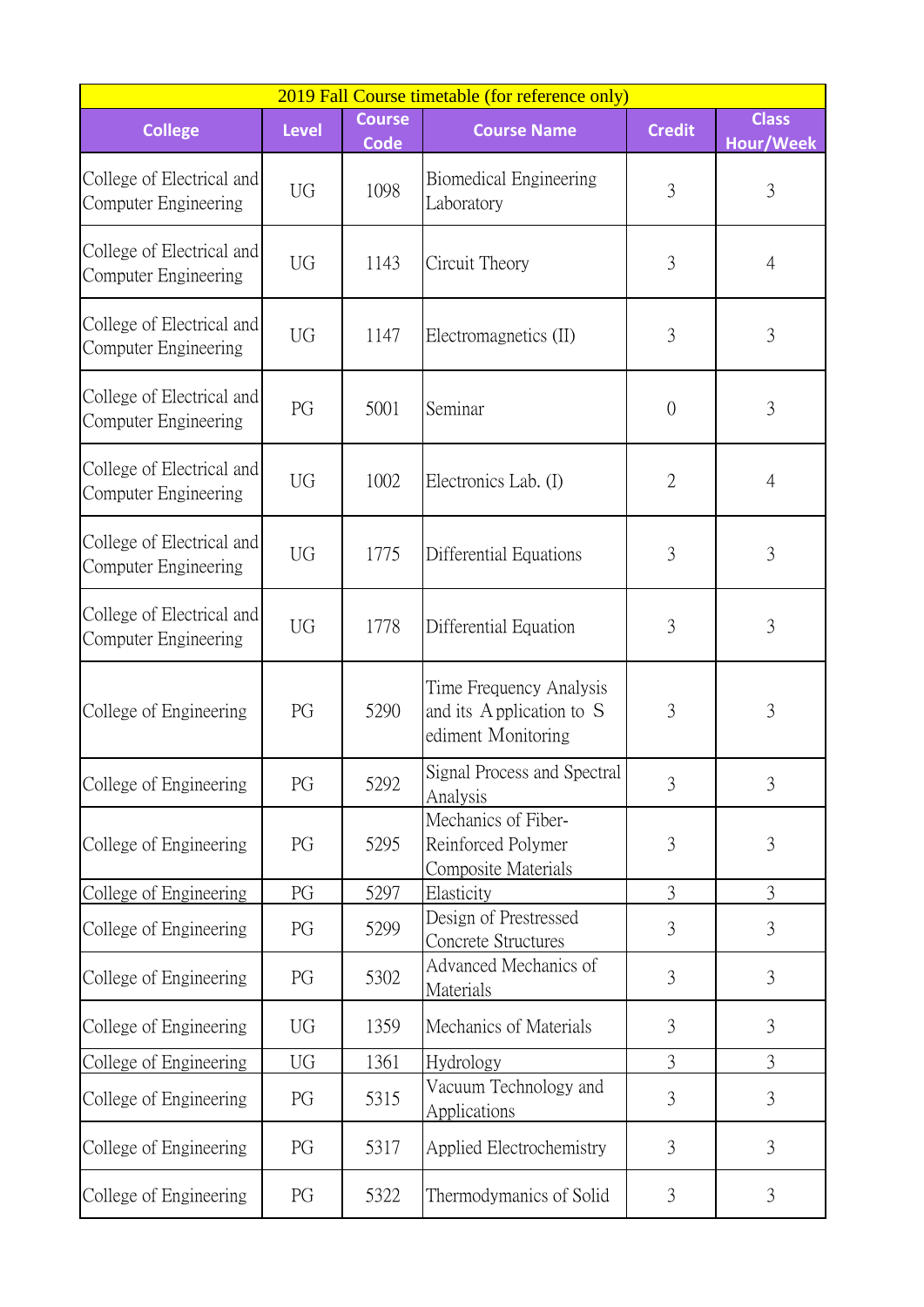| 2019 Fall Course timetable (for reference only)         |              |                              |                                                                |                |                                  |  |  |
|---------------------------------------------------------|--------------|------------------------------|----------------------------------------------------------------|----------------|----------------------------------|--|--|
| <b>College</b>                                          | <b>Level</b> | <b>Course</b><br><b>Code</b> | <b>Course Name</b>                                             | <b>Credit</b>  | <b>Class</b><br><b>Hour/Week</b> |  |  |
| College of Engineering                                  | PG           | 5324                         | Surface Analysis<br><b>Techniques</b>                          | 3              | 3                                |  |  |
| College of Engineering                                  | PG           | 5325                         | Mechanical Behaviours of<br>Materials                          | 3              | 3                                |  |  |
| College of Engineering                                  | PG           | 5326                         | Semiconductor Processings                                      | 3              | 3                                |  |  |
| College of Engineering                                  | PG           | 5328                         | Introduction to<br>Nanostructured Materials                    | 3              | 3                                |  |  |
| College of Engineering                                  | PG           | 5329                         | Polymer Chemistry                                              | 3              | 3                                |  |  |
| College of Engineering                                  | PG           | 5330                         | Characterization and<br>Analysis of Polymer                    | 3              | 3                                |  |  |
| College of Engineering                                  | UG           | 1383                         | Introduction to Materials<br>Science and Engineering (I)       | 3              | 3                                |  |  |
| College of Engineering                                  | PG           | 5269                         | Introduction to<br>Micro/Nanotechnology                        | 3              | 3                                |  |  |
| College of Engineering                                  | PG           | 5271                         | Experimental Methods in<br>Fluid Mechanics                     | 3              | $\overline{3}$                   |  |  |
| College of Engineering                                  | PG           | 5272                         | Microfluidic System and<br>Applications                        | 3              | 3                                |  |  |
| College of Engineering                                  | PG           | 5275                         | Bioinspired soft robotics                                      | 3              | 3                                |  |  |
| College of Engineering                                  | UG           | 1310                         | <b>Engineering Mathematics</b><br>$\rm (I)$                    | 3              | 3                                |  |  |
| College of Engineering                                  | PG           | 5331                         | E nvironmental Chemistry                                       | 3              | $\overline{4}$                   |  |  |
| College of Engineering                                  | PG           | 5334                         | Environmental<br>Biotechnology                                 | 3              | 3                                |  |  |
| College of Engineering                                  | PG           | 5336                         | Environmental<br>Contaminant Transport<br>Phenomena            | 3              | 3                                |  |  |
| College of Engineering                                  | PG           | 5339                         | Surface Analysis                                               | $\overline{3}$ | $\overline{3}$                   |  |  |
| College of Engineering                                  | PG           | 5458                         | Theory and Practice of<br>Gaseous Pollution Control<br>Devices | 3              | 3                                |  |  |
| International College of<br>Semiconductor<br>Technology | PG           | 5910                         | Academic Dissertation<br>Research                              | $\overline{0}$ | 3                                |  |  |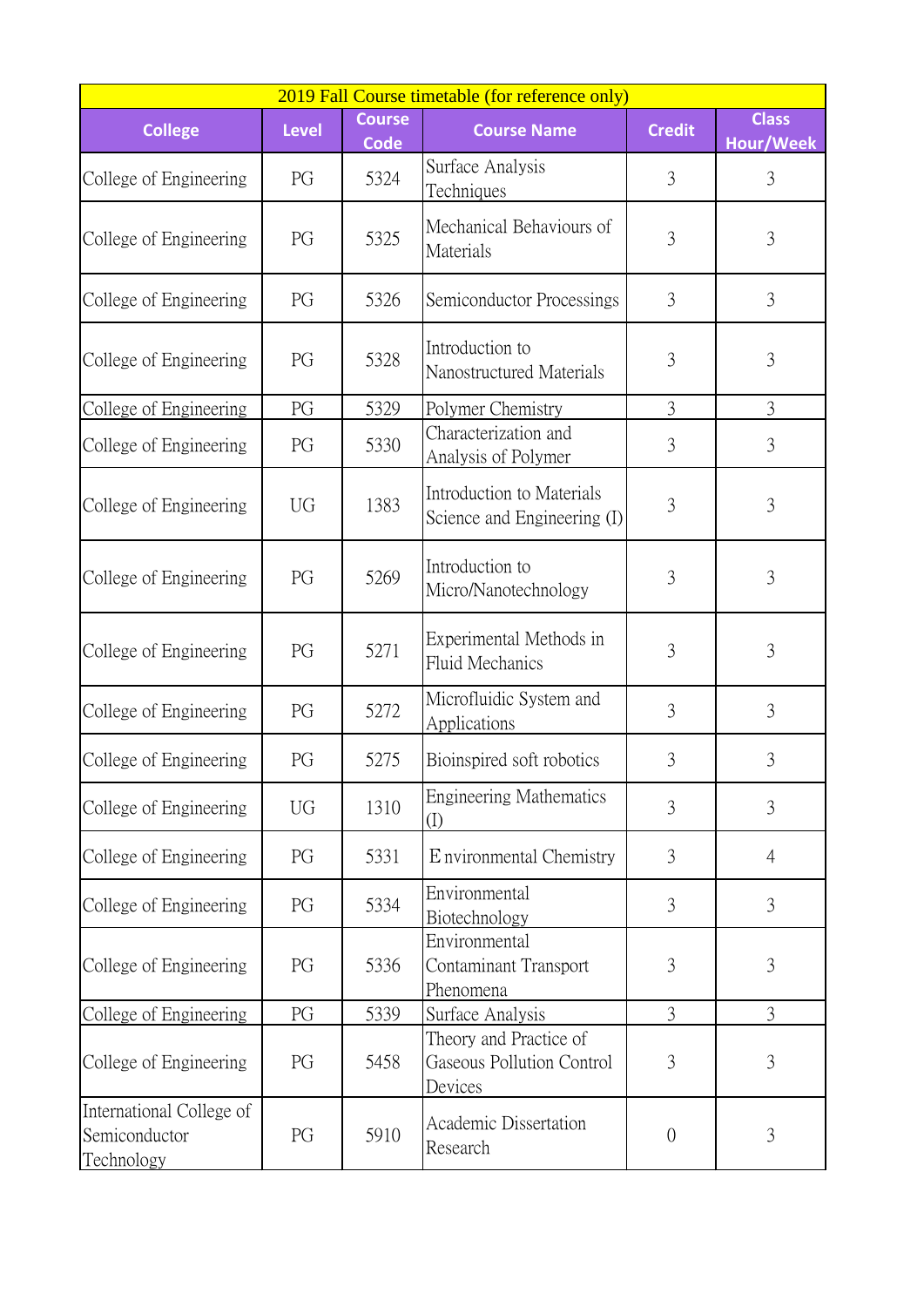| 2019 Fall Course timetable (for reference only)         |              |                              |                                                                |                |                           |  |  |
|---------------------------------------------------------|--------------|------------------------------|----------------------------------------------------------------|----------------|---------------------------|--|--|
| <b>College</b>                                          | <b>Level</b> | <b>Course</b><br><b>Code</b> | <b>Course Name</b>                                             | <b>Credit</b>  | <b>Class</b><br>Hour/Week |  |  |
| International College of<br>Semiconductor<br>Technology | PG           | 5911                         | Seminar                                                        | $\overline{0}$ | 3                         |  |  |
| International College of<br>Semiconductor<br>Technology | PG           | 5912                         | Semiconductor Physics and<br>Devices (I)                       | 3              | 3                         |  |  |
| International College of<br>Semiconductor<br>Technology | PG           | 5913                         | Digital Integrated Circuits                                    | 3              | 3                         |  |  |
| International College of<br>Semiconductor<br>Technology | PG           | 5914                         | <b>VLSI</b> Digital Signal<br>Processing                       | 3              | $\overline{3}$            |  |  |
| International College of<br>Semiconductor<br>Technology | PG           | 5915                         | Reliability and Failure<br>Physics of Semiconductor<br>Devices | 3              | 3                         |  |  |
| International College of<br>Semiconductor<br>Technology | PG           | 5916                         | Heterostructures and<br>Spintronic Devices                     | $\overline{3}$ | 3                         |  |  |
| International College of<br>Semiconductor<br>Technology | PG           | 5917                         | Semiconductor Material<br>and Device<br>Characterization       | $\overline{3}$ | $\overline{3}$            |  |  |
| International College of<br>Semiconductor<br>Technology | PG           | 5918                         | Semiconductor Devices and<br><b>Medical Systems</b>            | $\overline{3}$ | $\overline{3}$            |  |  |
| International College of<br>Semiconductor<br>Technology | PG           | 5919                         | Terahertz Systems                                              | 3              | 3                         |  |  |
| College of Computer<br>Science                          | PG           | 5249                         | Image Processing                                               | 3              | 3                         |  |  |
| College of Computer<br>Science                          | PG           | 5253                         | Digital Signal Processing                                      | 3              | 3                         |  |  |
| College of Computer<br>Science                          | PG           | 5254                         | 3D Game Programming                                            | 3              | 3                         |  |  |
| College of Computer<br>Science                          | PG           | 5255                         | Interactive shape<br>manipulation                              | 3              | 3                         |  |  |
| College of Computer<br>Science                          | PG           | 5256                         | Entrepreneurship<br>Realization                                | 3              | 3                         |  |  |
| College of Computer<br>Science                          | UG           | 1227                         | Competitive<br>Programming(II)                                 | 3              | 3                         |  |  |
| College of Computer<br>Science                          | UG           | 1228                         | Competitive<br>Programming(III)                                | 3              | 3                         |  |  |
| College of Computer<br>Science                          | UG           | 1238                         | Introduction to Machine<br>Learning                            | 3              | 3                         |  |  |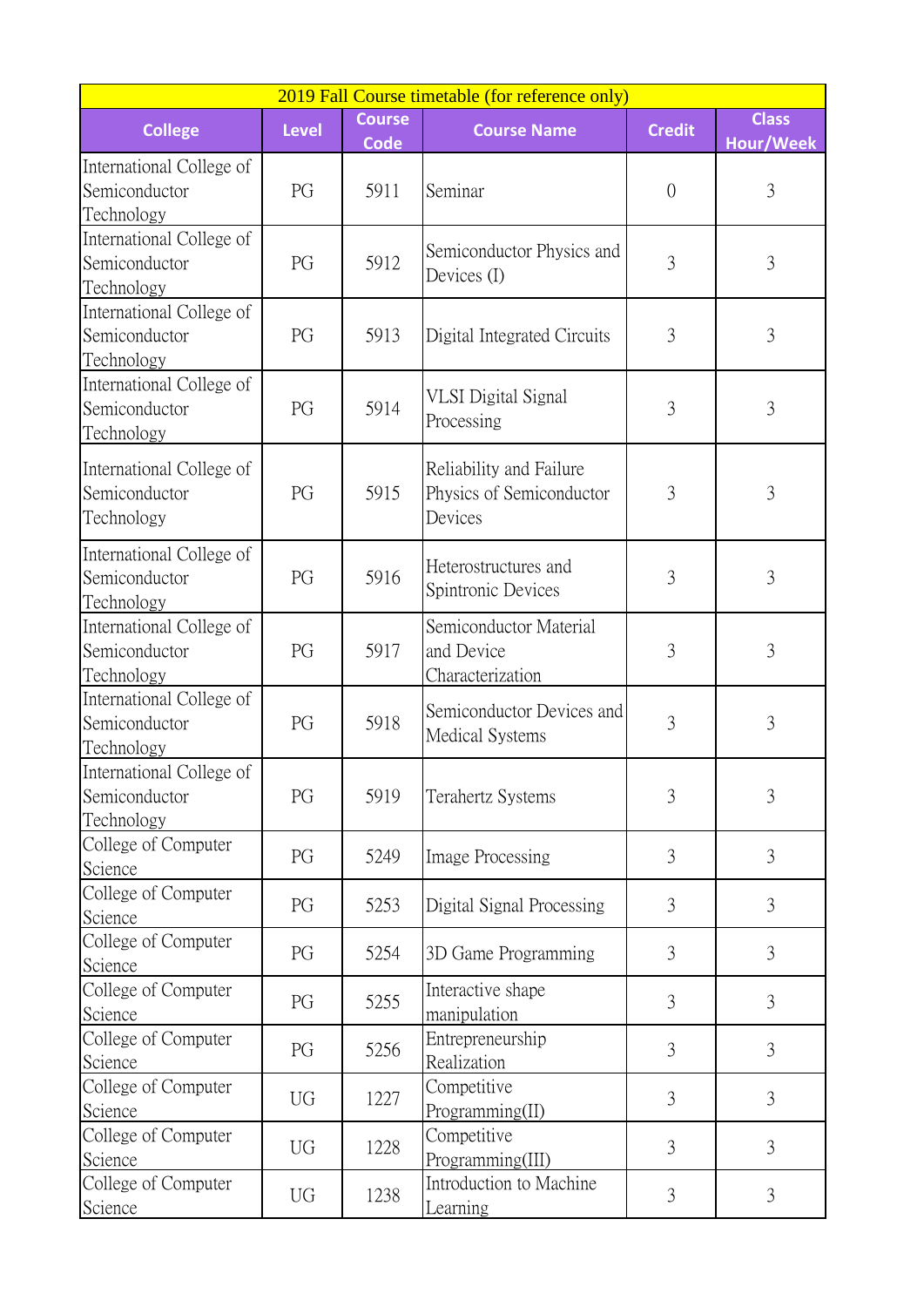| 2019 Fall Course timetable (for reference only) |              |                              |                                                   |                |                                  |  |  |
|-------------------------------------------------|--------------|------------------------------|---------------------------------------------------|----------------|----------------------------------|--|--|
| <b>College</b>                                  | <b>Level</b> | <b>Course</b><br><b>Code</b> | <b>Course Name</b>                                | <b>Credit</b>  | <b>Class</b><br><b>Hour/Week</b> |  |  |
| College of Computer<br>Science                  | UG           | 1240                         | Introduction to Internet of<br>Things             | $\overline{3}$ | 3                                |  |  |
| College of Computer<br>Science                  | PG           | 4049                         | Special Topics Seminar A<br>(PhD)                 | $\overline{0}$ | $\overline{2}$                   |  |  |
| College of Computer<br>Science                  | PG           | 5217                         | <b>Operating System</b>                           | 3              | $\overline{3}$                   |  |  |
| College of Computer<br>Science                  | PG           | 5219                         | Computer Architecture                             | $\overline{3}$ | 3                                |  |  |
| College of Computer<br>Science                  | PG           | 5223                         | Formal Languages and<br>Theory of Computation     | 3              | 3                                |  |  |
| College of Computer<br>Science                  | PG           | 5224                         | Seminars                                          | $\overline{0}$ | $\overline{2}$                   |  |  |
| College of Computer<br>Science                  | PG           | 5230                         | Interaction design and<br>virtual reality         | $\overline{3}$ | $\mathfrak{Z}$                   |  |  |
| College of Computer<br>Science                  | PG           | 5236                         | Machine Learning                                  | 3              | 3                                |  |  |
| College of Computer<br>Science                  | PG           | 5263                         | Algorithms                                        | 3              | 3                                |  |  |
| College of Computer<br>Science                  | UG           | 1247                         | Introduction to Computers<br>and Programming      | 3              | 5                                |  |  |
| College of Computer<br>Science                  | <b>UG</b>    | 1248                         | Probability                                       | $\mathfrak{Z}$ | 3                                |  |  |
| College of Computer<br>Science                  | UG           | 1249                         | Intro. to Computer<br><b>Networks</b>             | 3              | 3                                |  |  |
| College of Computer<br>Science                  | UG           | 1250                         | Introduction to Algorithms                        | 3              | 3                                |  |  |
| College of Computer<br>Science                  | UG           | 1251                         | Linear Algebra                                    | $\overline{3}$ | 3                                |  |  |
| College of Computer<br>Science                  | UG           | 1252                         | Basic Programming                                 | $\overline{0}$ | 3                                |  |  |
| College of Computer<br>Science                  | <b>UG</b>    | 1254                         | Computer Science and<br>Engineering Projects (I)  | $\overline{2}$ | $\overline{2}$                   |  |  |
| College of Computer<br>Science                  | <b>UG</b>    | 1255                         | Introduction to Operating<br>Systems              | 3              | 3                                |  |  |
| College of Computer<br>Science                  | UG           | 1257                         | Microprocessor System<br>Lab.                     | 3              | 5                                |  |  |
| College of Computer<br>Science                  | UG           | 1262                         | Computer Science and<br>Engineering Projects (II) | $\overline{2}$ | $\overline{2}$                   |  |  |
| College of Computer<br>Science                  | PG           | 5241                         | Queuing Theory                                    | 3              | 3                                |  |  |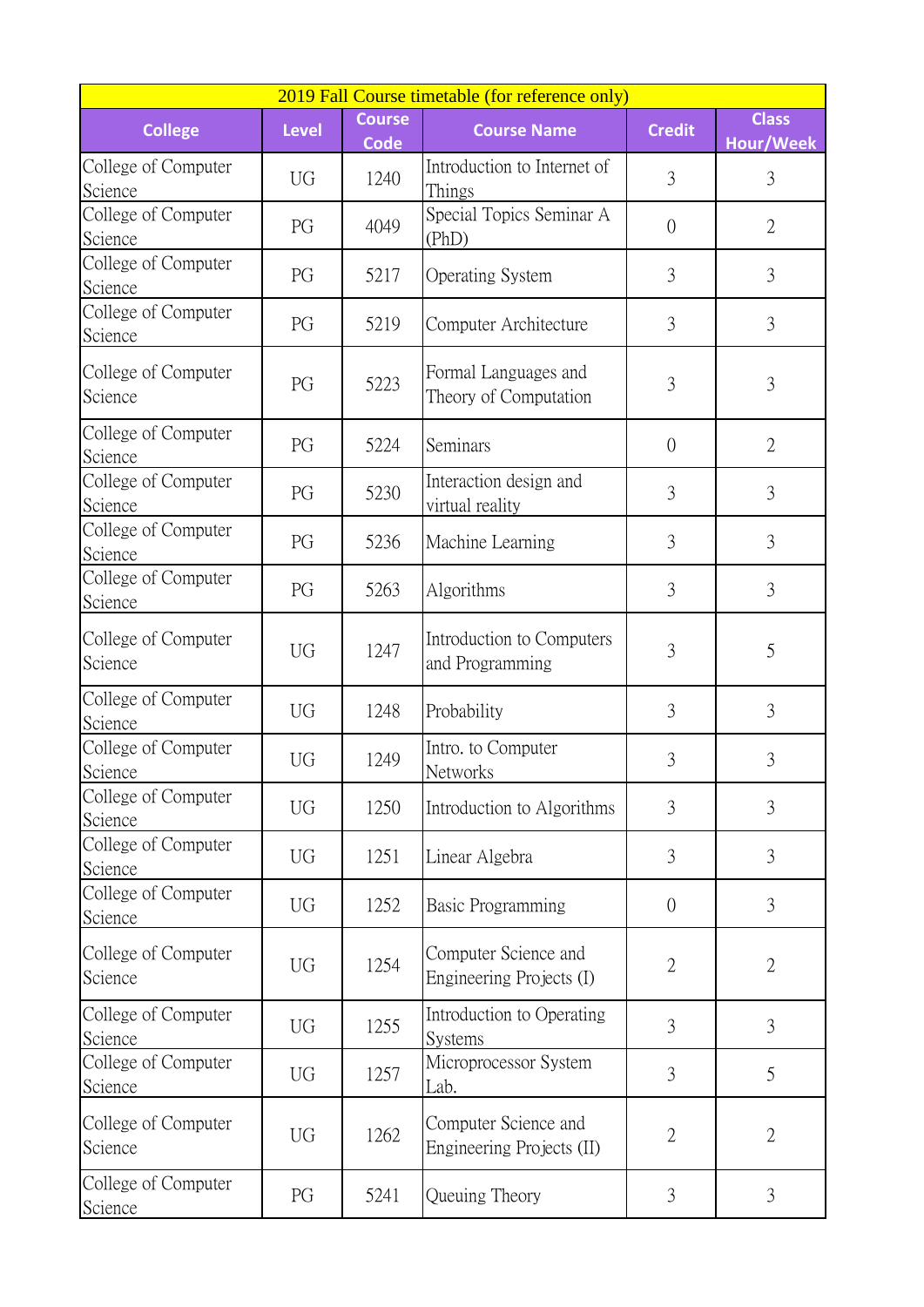| 2019 Fall Course timetable (for reference only) |              |                              |                                                                            |                |                           |  |  |
|-------------------------------------------------|--------------|------------------------------|----------------------------------------------------------------------------|----------------|---------------------------|--|--|
| <b>College</b>                                  | <b>Level</b> | <b>Course</b><br><b>Code</b> | <b>Course Name</b>                                                         | <b>Credit</b>  | <b>Class</b><br>Hour/Week |  |  |
| College of Computer<br>Science                  | PG           | 5244                         | Wireless Communication<br><b>Systems</b>                                   | 3              | 3                         |  |  |
| College of Computer<br>Science                  | PG           | 5245                         | Protocol and Systems<br>Design for Wireless Mobile<br>Networks             | 3              | 3                         |  |  |
| College of Computer<br>Science                  | PG           | 5246                         | 5G M2M Platform and<br>Communication<br>Technologies                       | 3              | 3                         |  |  |
| College of Computer<br>Science                  | PG           | 5261                         | Data Mining                                                                | 3              | 3                         |  |  |
| College of Computer<br>Science                  | PG           | 5262                         | Numerical Software<br>Development                                          | 3              | 3                         |  |  |
| College of Biological<br>Science and Technology | PG           | 5690                         | Fundamental<br>Electrocardiology                                           | $\overline{3}$ | 3                         |  |  |
| College of Biological<br>Science and Technology | PG           | 5696                         | Advanced Eletrocardiology                                                  | 3              | 3                         |  |  |
| College of Biological<br>Science and Technology | PG           | 5697                         | Fundamental Medical<br>Science                                             | 3              | 3                         |  |  |
| College of Biological<br>Science and Technology | PG           | 5700                         | Advanced Immunology                                                        | $\overline{2}$ | $\overline{2}$            |  |  |
| College of Biological<br>Science and Technology | PG           | 5706                         | <b>Application and Perspective</b><br>of Induced Pluripotent<br>Stem Cells | 3              | 3                         |  |  |
| College of Biological<br>Science and Technology | PG           | 5654                         | Thesis in the Biological<br>Science and Technology                         | 1              | 1                         |  |  |
| College of Biological<br>Science and Technology | PG           | 5655                         | Thesis in the Biological<br>Science and Technology                         | $\mathbf{1}$   | $\mathbf{1}$              |  |  |
| College of Biological<br>Science and Technology | PG           | 5656                         | Thesis in the Biological<br>Science and Technology                         | 1              | 1                         |  |  |
| College of Biological<br>Science and Technology | PG           | 5657                         | Thesis in the Biological<br>Science and Technology                         | 1              | $\mathbf{1}$              |  |  |
| College of Biological<br>Science and Technology | PG           | 5658                         | Thesis in the Biological<br>Science and Technology                         | 1              | 1                         |  |  |
| College of Biological<br>Science and Technology | PG           | 5659                         | Thesis in the Biological<br>Science and Technology                         | 1              | 1                         |  |  |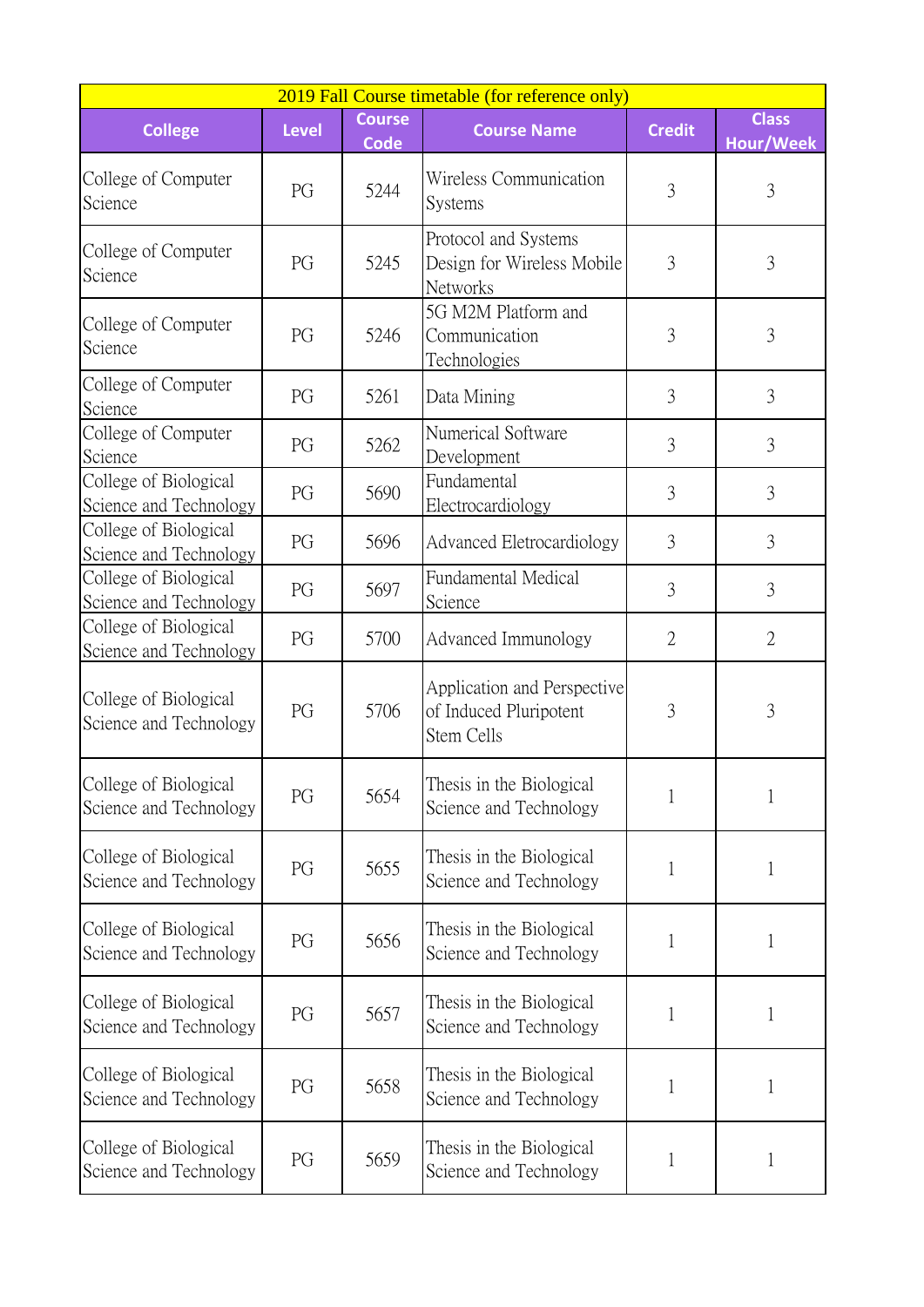| 2019 Fall Course timetable (for reference only) |              |                              |                                                    |                |                                  |  |  |
|-------------------------------------------------|--------------|------------------------------|----------------------------------------------------|----------------|----------------------------------|--|--|
| <b>College</b>                                  | <b>Level</b> | <b>Course</b><br><b>Code</b> | <b>Course Name</b>                                 | <b>Credit</b>  | <b>Class</b><br><b>Hour/Week</b> |  |  |
| College of Biological<br>Science and Technology | PG           | 5660                         | Thesis in the Biological<br>Science and Technology |                | 1                                |  |  |
| College of Biological<br>Science and Technology | PG           | 5661                         | Thesis in the Biological<br>Science and Technology | 1              | 1                                |  |  |
| College of Biological<br>Science and Technology | PG           | 5662                         | Thesis in the Biological<br>Science and Technology | 1              | 1                                |  |  |
| College of Biological<br>Science and Technology | PG           | 5663                         | Thesis in the Biological<br>Science and Technology | 1              | 1                                |  |  |
| College of Biological<br>Science and Technology | PG           | 5664                         | Thesis in the Biological<br>Science and Technology | 1              | 1                                |  |  |
| College of Biological<br>Science and Technology | PG           | 5666                         | Bio-organic Chemistry                              | 3              | 3                                |  |  |
| College of Biological<br>Science and Technology | PG           | 5683                         | Immunopharmacogenomics                             | 3              | 3                                |  |  |
| College of Biological<br>Science and Technology | PG           | 5684                         | Antibody and protein<br>engineering                | $\overline{3}$ | 3                                |  |  |
| College of Biological<br>Science and Technology | PG           | 5685                         | Basic Pharmacology                                 | $\overline{2}$ | $\overline{2}$                   |  |  |
| College of Biological<br>Science and Technology | PG           | 5686                         | Metabolomics Approach in<br>Medicine               | 3              | 3                                |  |  |
| College of Biological<br>Science and Technology | <b>UG</b>    | 1614                         | Biochemistry (I)                                   | 3              | 3                                |  |  |
| College of Biological<br>Science and Technology | PG           | 4006                         | Special Topics Seminar<br>B(PhD)                   | 1              | 1                                |  |  |
| College of Biological<br>Science and Technology | PG           | 5708                         | Thesis in the Biological<br>Science and Technology | 1              | 1                                |  |  |
| College of Biological<br>Science and Technology | PG           | 5709                         | Thesis in the Biological<br>Science and Technology | 1              | 1                                |  |  |
| College of Biological<br>Science and Technology | PG           | 5710                         | Thesis in the Biological<br>Science and Technology | 1              | 1                                |  |  |
| College of Biological<br>Science and Technology | PG           | 5711                         | Special Topic Seminar in<br>Bioinformatics(MS)     | 1              | 1                                |  |  |
| College of Biological<br>Science and Technology | PG           | 5716                         | Neural Engineering                                 | 3              | 3                                |  |  |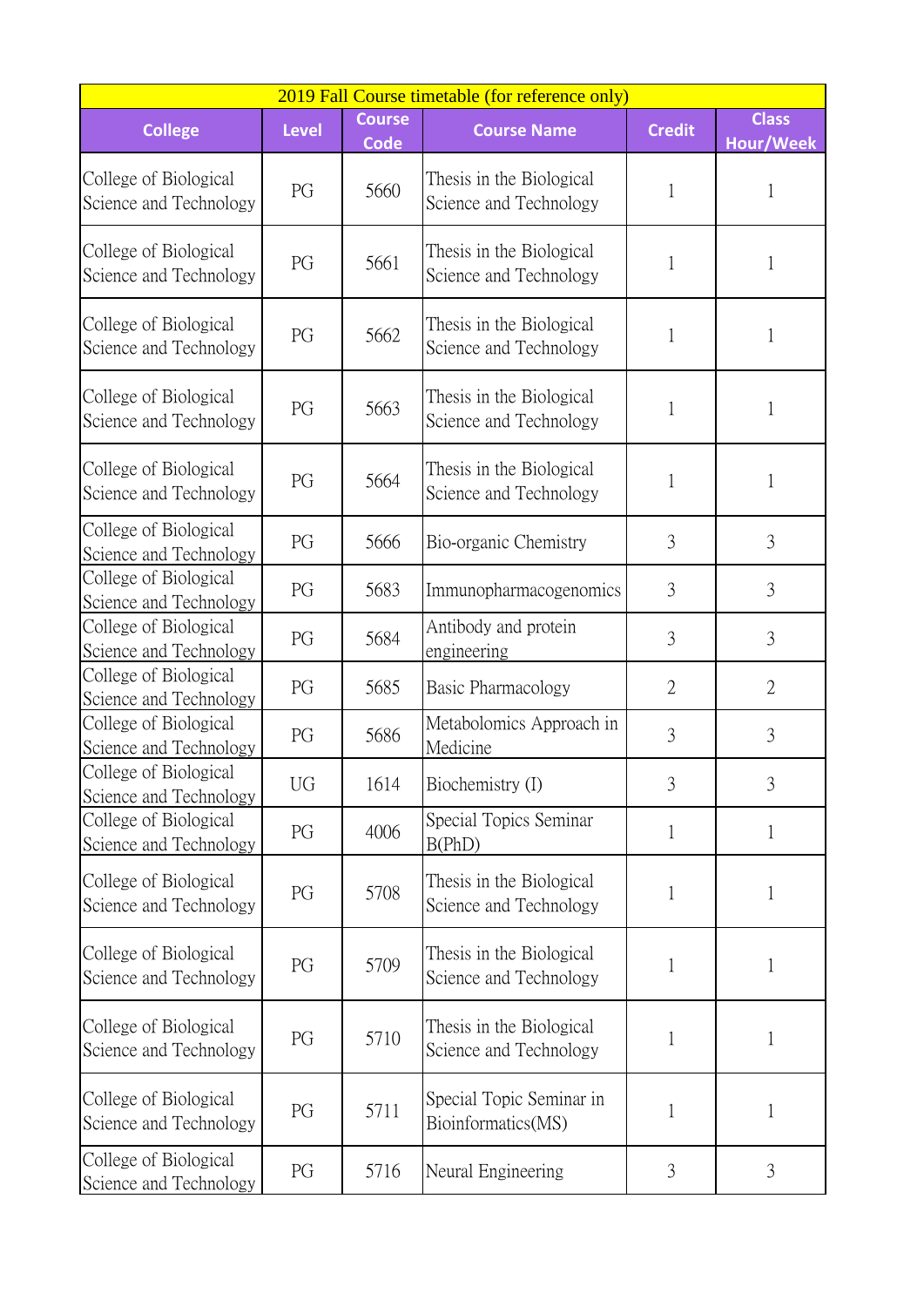| 2019 Fall Course timetable (for reference only) |              |                              |                                                                                     |                |                           |  |  |
|-------------------------------------------------|--------------|------------------------------|-------------------------------------------------------------------------------------|----------------|---------------------------|--|--|
| <b>College</b>                                  | <b>Level</b> | <b>Course</b><br><b>Code</b> | <b>Course Name</b>                                                                  | <b>Credit</b>  | <b>Class</b><br>Hour/Week |  |  |
| College of Biological<br>Science and Technology | PG           | 5719                         | <b>Biological Databases:</b><br>Theories and Practice                               | $\overline{3}$ | $\mathfrak{Z}$            |  |  |
| College of Humanities<br>and Socail Sciences    | UG           | 1653                         | English Composition (1)                                                             | $\overline{2}$ | $\overline{2}$            |  |  |
| College of Humanities<br>and Socail Sciences    | <b>UG</b>    | 1658                         | Communicative Skills<br>Workshop (1)                                                | $\overline{3}$ | $\overline{3}$            |  |  |
| College of Humanities<br>and Socail Sciences    | <b>UG</b>    | 1659                         | Communicative Skills<br>Workshop (1)                                                | $\overline{3}$ | $\overline{3}$            |  |  |
| College of Humanities<br>and Socail Sciences    | UG           | 1660                         | Communicative Skills<br>Workshop (1)                                                | $\overline{3}$ | $\overline{3}$            |  |  |
| College of Humanities<br>and Socail Sciences    | <b>UG</b>    | 1661                         | Introduction to Linguistics<br>(1)                                                  | $\overline{2}$ | $\mathfrak{2}$            |  |  |
| College of Humanities<br>and Socail Sciences    | <b>UG</b>    | 1665                         | Communicative Skills<br>Workshop(3)                                                 | $\overline{2}$ | $\overline{2}$            |  |  |
| College of Humanities<br>and Socail Sciences    | UG           | 1666                         | Communicative Skills<br>Workshop(3)                                                 | $\overline{2}$ | $\overline{2}$            |  |  |
| College of Humanities<br>and Socail Sciences    | <b>UG</b>    | 1667                         | Communicative Skills<br>Workshop(3)                                                 | $\overline{2}$ | $\overline{2}$            |  |  |
| College of Humanities<br>and Socail Sciences    | UG           | 1669                         | English Literature (1)                                                              | $\overline{3}$ | $\overline{3}$            |  |  |
| College of Humanities<br>and Socail Sciences    | UG           | 1671                         | Advanced Writing (1)                                                                | 3              | 3                         |  |  |
| College of Humanities<br>and Socail Sciences    | <b>UG</b>    | 1672                         | Advanced Writing (1)                                                                | $\overline{3}$ | 3                         |  |  |
| College of Humanities<br>and Socail Sciences    | <b>UG</b>    | 1688                         | Phonetics and Phonology<br>Seminar                                                  | $\overline{3}$ | 3                         |  |  |
| College of Humanities<br>and Socail Sciences    | PG           | 5781                         | Formal Syntax                                                                       | 3              | 3                         |  |  |
| College of Humanities<br>and Socail Sciences    | PG           | 5783                         | Science Fiction Film and<br>Culture                                                 | $\overline{3}$ | 3                         |  |  |
| College of Humanities<br>and Socail Sciences    | PG           | 5786                         | Language Contact and<br>Sound Change                                                | 3              | 3                         |  |  |
| College of Humanities<br>and Socail Sciences    | PG           | 5887                         | Introduction to Inter-Asia<br>Cultural Studies                                      | 3              | 3                         |  |  |
| College of Humanities<br>and Socail Sciences    | PG           | 5873                         | Nation-State Formation as<br><b>Cultural Construction</b>                           | $\overline{3}$ | 3                         |  |  |
| College of Humanities<br>and Socail Sciences    | PG           | 5880                         | "How do Films make us<br>Think?"                                                    | $\mathbf{1}$   | $\mathbf{1}$              |  |  |
| College of Humanities<br>and Socail Sciences    | PG           | 5881                         | The Epochal Issue of<br>Migrations, The<br>Cosmopolitics of State<br><u>Closure</u> | 1              | 1                         |  |  |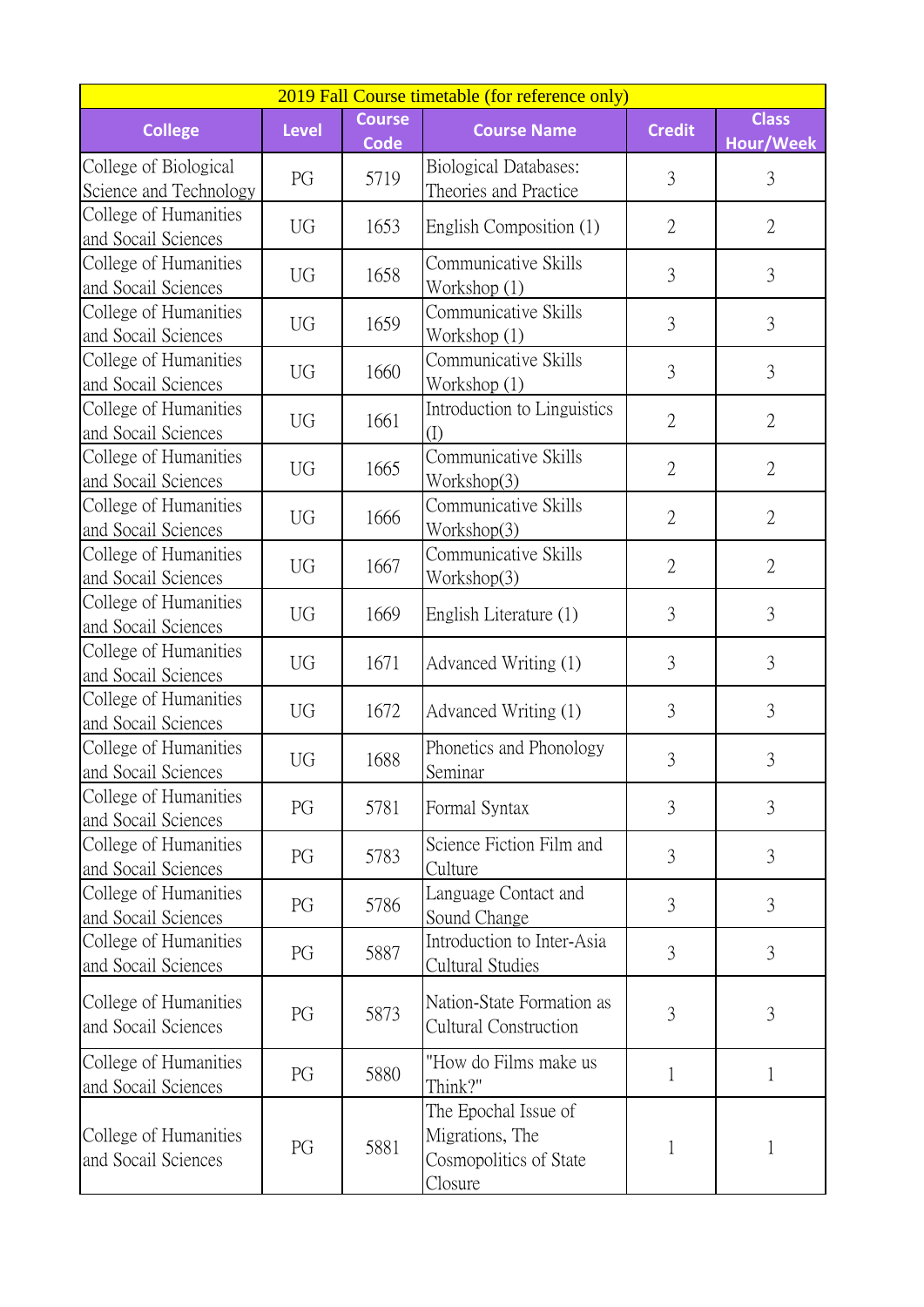| 2019 Fall Course timetable (for reference only) |              |                              |                                                                  |                |                                  |  |  |  |
|-------------------------------------------------|--------------|------------------------------|------------------------------------------------------------------|----------------|----------------------------------|--|--|--|
| <b>College</b>                                  | <b>Level</b> | <b>Course</b><br><b>Code</b> | <b>Course Name</b>                                               | <b>Credit</b>  | <b>Class</b><br><b>Hour/Week</b> |  |  |  |
| College of Humanities<br>and Socail Sciences    | PG           | 5842                         | Seminar in Architecture(I)                                       | 1              | 1                                |  |  |  |
| College of Humanities<br>and Socail Sciences    | PG           | 5843                         | Seminar in Architecture(III)                                     | 1              | 1                                |  |  |  |
| College of Humanities<br>and Socail Sciences    | PG           | 5882                         | TESOL:Theory and<br>Method                                       | $\overline{3}$ | $\overline{3}$                   |  |  |  |
| College of Humanities<br>and Socail Sciences    | PG           | 5883                         | Research Method                                                  | $\overline{3}$ | $\overline{3}$                   |  |  |  |
| College of Humanities<br>and Socail Sciences    | PG           | 5884                         | Pragmatics                                                       | $\overline{3}$ | $\overline{3}$                   |  |  |  |
| College of Humanities<br>and Socail Sciences    | PG           | 5885                         | English for Specific<br>Purposes:Pedagogy and<br>Research        | $\overline{3}$ | $\mathfrak{Z}$                   |  |  |  |
| College of Humanities<br>and Socail Sciences    | PG           | 5886                         | Digital Games and<br>Language Learning                           | $\overline{3}$ | $\overline{3}$                   |  |  |  |
| College of Humanities<br>and Socail Sciences    | PG           | 5801                         | Source Readings in 18th-<br>Century European Music<br>Aesthetics | $\overline{2}$ | $\overline{2}$                   |  |  |  |
| College of Humanities<br>and Socail Sciences    | PG           | 5802                         | Proseminar in Late 19th-<br>Century European Music               | 3              | 3                                |  |  |  |
| College of Humanities<br>and Socail Sciences    | PG           | 5856                         | Applied Multivariate<br><b>Analysis</b>                          | 3              | $\overline{3}$                   |  |  |  |
| College of Humanities<br>and Socail Sciences    | PG           | 5859                         | Experimental Design                                              | 3              | 3                                |  |  |  |
| College of Humanities<br>and Socail Sciences    | PG           | 5747                         | On-line Newspaper                                                | 3              | 3                                |  |  |  |
| College of Humanities<br>and Socail Sciences    | PG           | 5756                         | Seminar on Communication<br>English: Web News and<br>Talk Shows  | $\mathfrak{Z}$ | 3                                |  |  |  |
| College of Humanities<br>and Socail Sciences    | PG           | 5757                         | Mass Media and the<br><b>Information Society</b>                 | 3              | $\overline{3}$                   |  |  |  |
| College of Humanities<br>and Socail Sciences    | UG           | 7115                         | Freshman English (I)                                             | $\overline{2}$ | $\overline{2}$                   |  |  |  |
| College of Humanities<br>and Socail Sciences    | UG           | 7141                         | <b>Advanced English</b><br>Listening and Discussion              | $\overline{2}$ | $\mathfrak{2}$                   |  |  |  |
| College of Humanities<br>and Socail Sciences    | <b>UG</b>    | 7142                         | Advanced English<br>Listening and Discussion                     | $\overline{2}$ | $\overline{2}$                   |  |  |  |
| College of Humanities<br>and Socail Sciences    | UG           | 7162                         | Technical English                                                | $\overline{2}$ | $\overline{2}$                   |  |  |  |